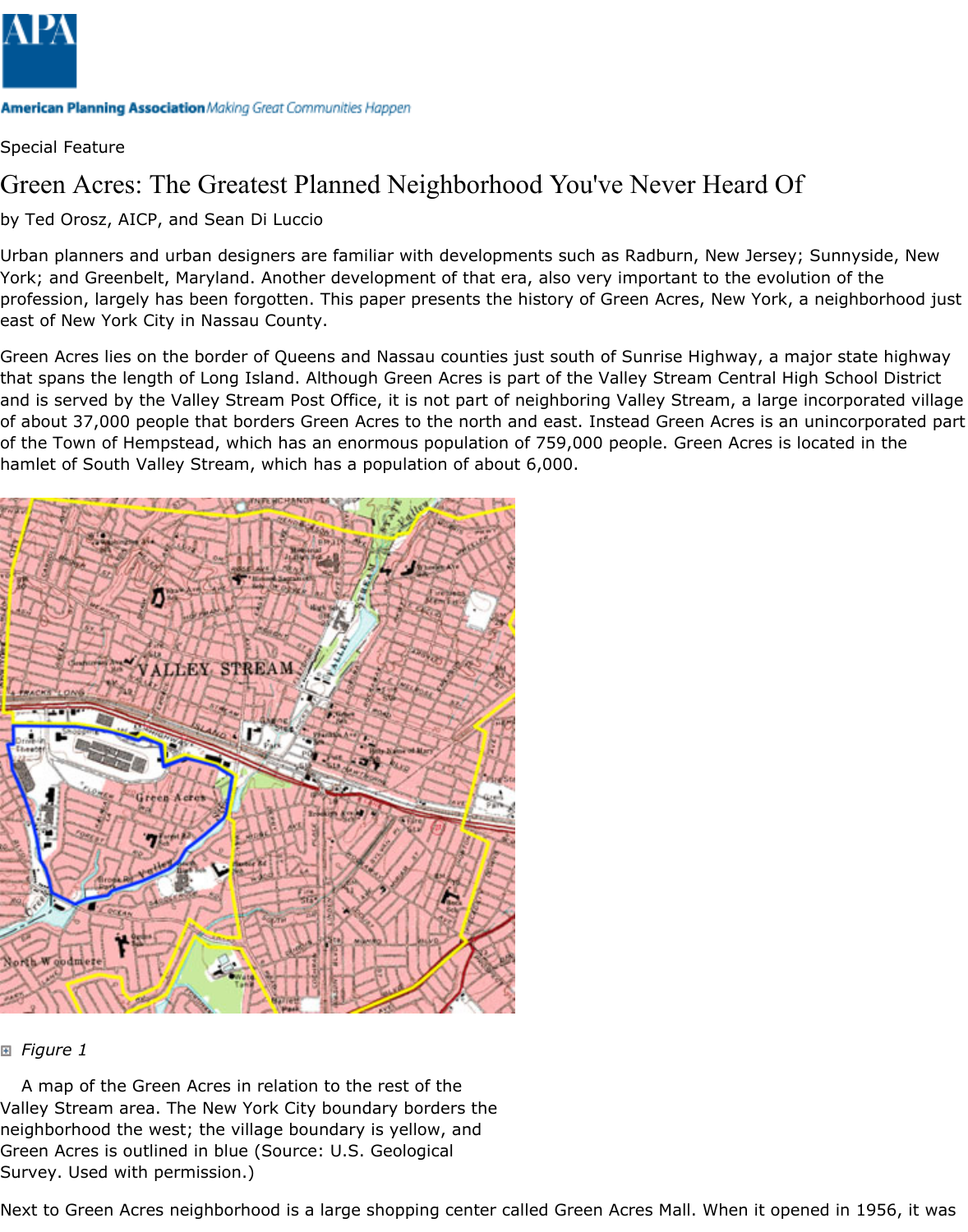one of the largest shopping malls on Long Island and, due to almost continuous expansion, remains so today. In the early 1990s, the mall developed an unsavory reputation from several well-publicized incidents: a 1990 shooting at the movie theater (*New York Times,* December 27, 1990) and a dispute that led to a stabbing in 1994 (*New York Times,* August 16, 1994). Consequently, in the late 1990s the residents of Green Acres took a vote and renamed their neighborhood Mill Brook. So in this paper we will refer to the neighborhood as either Green Acres or Mill Brook.

## **BACKGROUND**

Nassau County was originally a part of Queens County. In 1898, however, New York City absorbed (incorporated) the four surrounding counties of the Bronx, Brooklyn (Kings County), Staten Island (Richmond County), and the western half of Queens County. The eastern half of Queens County, then primarily farmland, became the new County of Nassau. A generation later, with excellent rail service and a parkway system being built by Robert Moses, the county was prime for rapid suburbanization.

In 1928, Columbia Field airport opened on the far western border of Nassau County just south of the Long Island Rail Road's south shore mainline. Long Island was a very important area in the history of American aviation. Both Grumman and Republic Aircraft were based on Long Island, and Charles Lindbergh's famous transatlantic flight to Paris took off from Roosevelt Field in Nassau County. Columbia Field, which would become the future site of the Green Acres Mall and Green Acres neighborhood, also played an important role in the development of aviation. In 1929, the field was renamed Curtiss Airfield, and for several years it was the largest and busiest airfield on Long Island (Source: Town of Hempstead website, Landmarks Preservation page). Most famously, the Ninety-Nines, a groundbreaking group of women aviators, first met at Curtiss Field on November 2, 1929. Famed aviator Amelia Earhart was the first president of the group (Source: The Ninety-Nines, Inc. International Organization of Women Pilots website). The airfield was short-lived, however, and closed during the height of the Depression in 1933.

In 1935, with the hope of both jump-starting the construction industry and providing desperately needed housing, planner and architect Clarence Stein, co-founder of the Regional Planning Association, was asked by the Resettlement Administration to help plan new towns near big urban centers. At this time, Stein was well-known for his collaborations with Henry Wright in the planning of such developments as Sunnyside Gardens in Queens, Radburn in New Jersey, and Chatham Village in Pittsburgh. More than 20 towns were planned across the country, but only three were built: Greendale in Wisconsin, Greenhills in Ohio, and Greenbelt in Maryland. In his book, *Toward New Towns for America* (Stein, 1951), however, Stein mentions four planned towns. The fourth town is his Valley Stream project.

Stein's plan for Valley Stream was to use the entire airfield site. His team prepared a plan for 18,000 residents, far more than live on the site today. Stein describes housing for 4,500 families, thus presuming an average household of four people. The density was 13 units per acre on the site, which now is made up of the Green Acres neighborhood and Green Acres Mall (Stein 1951).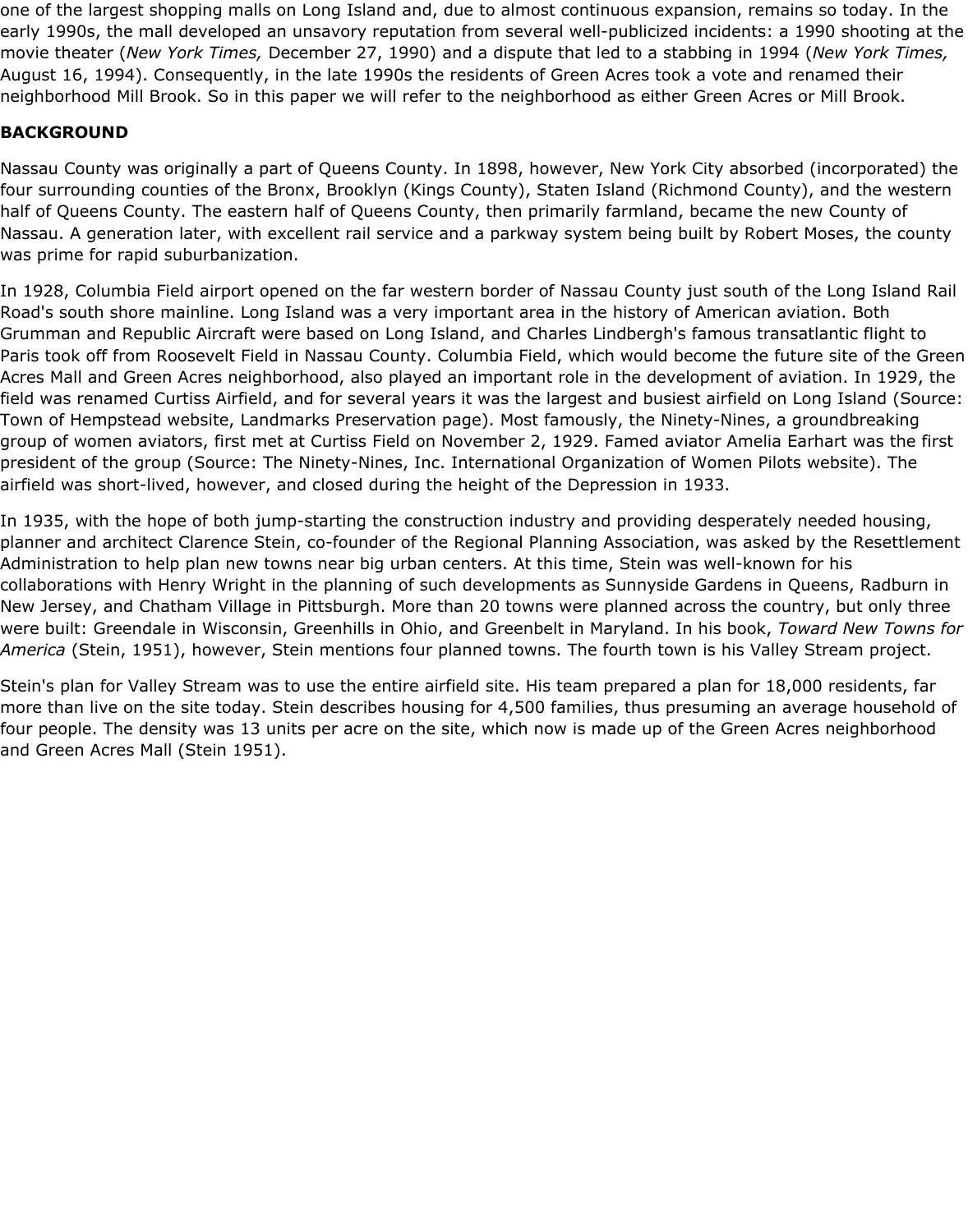

## *Figure 2*

Reprinted from Clarence Stein's *Toward New Towns for America*. Used with permission of MIT Press.

To quote from Stein (1951, p.115-117):

"Valley Stream, which is characteristic in general of the design of all four. Even though it was only a project, I think its plans formed an important step toward the development of the Greenbelt Towns and ultimately toward New Towns in America. The site consisted of 350 acres of flat land just beyond the New York City border. It was well-drained, and its sand and gravel soil could be economically used for large-scale building. The property was surrounded on three sides by well built up areas. The Town Plan followed the Radburn pattern with super-blocks, underpasses, central parks and an even more complete separation of pedestrian and auto."

Stein concludes his chapter on Valley Stream: "Our studies for Valley Stream served as the basis for my future recommendations to the Resettlement Administration that were to be used in the Greenbelt Towns."

Stein's team recommended a greenbelt to surround the site, and land was to be dedicated for a school at the center. He also proposed reusing the airport hangars as commercial space. Unfortunately the plan was never realized, which Stein attributed to the ineffectual working of a large, complicated, slow-moving government bureaucracy.

## **DEVELOPMENT BY CHANIN**

By 1936, the Chanin Companies had taken control of the site. Architect and developer Irwin Chanin is known for his construction of the legitimate theaters in Times Square, including the Richard Rodgers, Biltmore, Brooks Atkinson, Golden, Royale, and Majestic. He is also the architect and developer for both The Century and The Majestic apartments on Central Park West, and most famously, the Chanin Building, an ornate office building near Grand Central Terminal, which was the tallest building in Midtown Manhattan when it was finished in 1928 (*New York Times,* February 26, 1988). Today the Chanin Building is a New York City Landmark.

Chanin and his team planned for a development of 1,800 single-family houses for the Green Acres site, about 40 percent the density of Stein's plan. Ground was quickly broken on May 22, 1936 (*Valley Stream Mail*, May 22, 1936). At that time, work began on 24 houses, but 400 houses — a diverse mix of brick capes and colonials — were built before World War II. It was subsequently referred to as Green Acres Phase I, but today is known by locals as the "old section."

It is clear that Chanin's site plan, and ultimately his marketing approach, presumed that residents would have cars.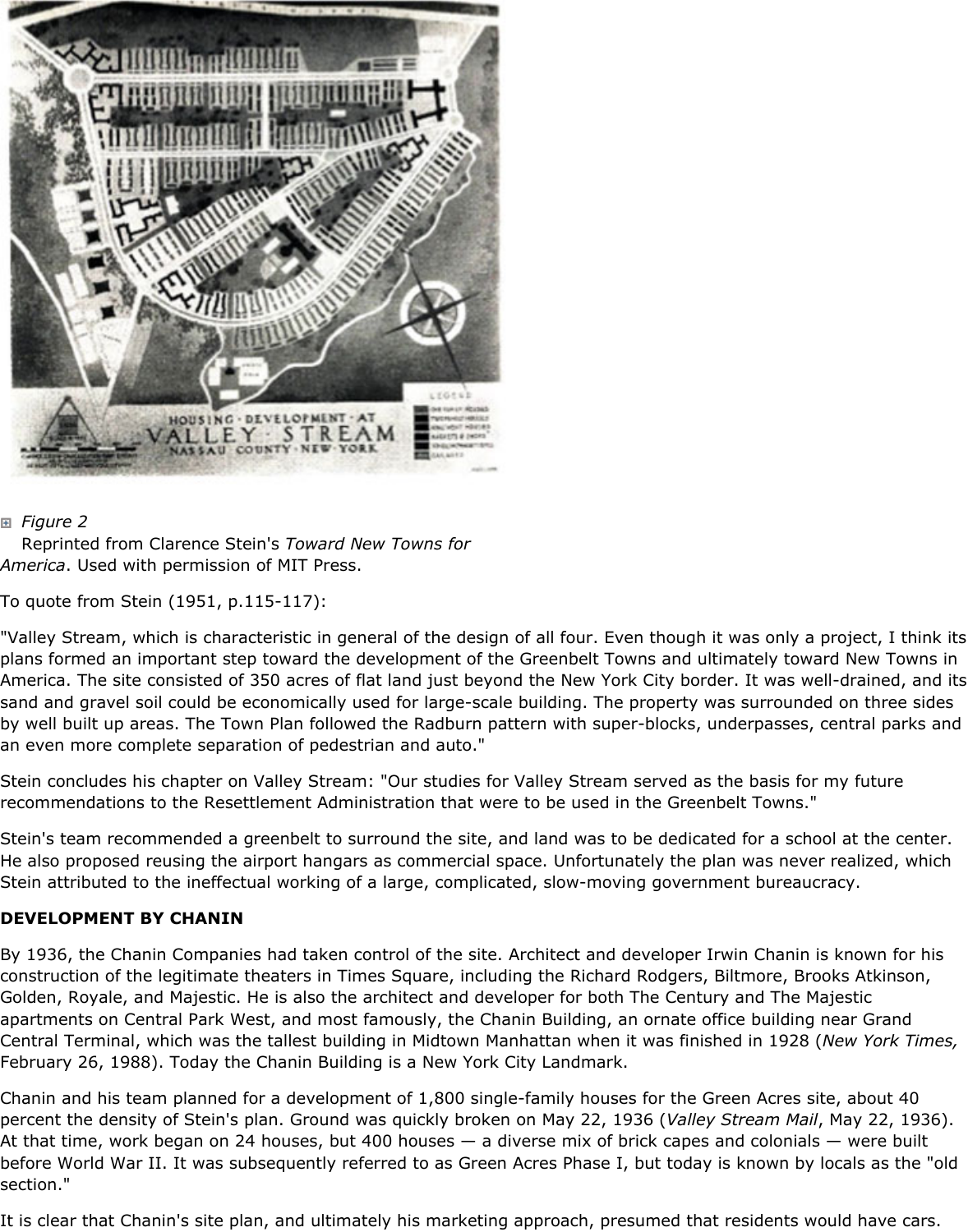Nevertheless, the pedestrian network was a major selling point. Every street, except for the primary access roads, was a cul-de-sac. This guaranteed slow automobile traffic, but more important, it created an opportunity for an offstreet pedestrian network.

At the end of each cul-de-sac, a small path connects the road with the green space. The backyards empty into this network of linear parks and walking paths that circle the community, and it was understood, as in Sunnyside and Radburn, that the parkland was shared public space and a treasured resource.

The October 1936 issue of *Architectural Record* published an article about Green Acres's unique planning characteristics (Mikkelson 1936). "About 90 per cent of all homes in the community will front on ... cul-de-sac lanes. ... From the head of each cul-de-sac a short concrete footpath leads into the general park system. ...These footpaths are so arranged, in turn, that the shortest and most direct route between points on its borders is by way of the footpaths."



#### *Figure 3*

The pedestrian path and green space circling the neighborhood made Green Acres a safe and easy place to play. Reprinted from *A Romance with the City* by Irwin S. Chanin and Diana Agrest, courtesy of Cooper Union Press.

Development stopped during World War II, but work resumed in the 1950s. Between 1951 and 1959, the Chanin Company built Green Acres Phase II (Agrest 1982). This phase included the construction of the shopping center, the elementary school (built by the school district), as well as the remainder of the residential neighborhood. During Phase II, garden apartments also were built, creating an appealing buffer between the single-family homes and the shopping center. Phase II houses are essentially a standard post-war residential development, with connecting curvilinear streets and no cul-de-sacs or pedestrian paths except for the area adjacent to the old section. One nice touch, however, is that all utility lines run through backyards, giving the streets a somewhat more elegant and less cluttered appearance.

Thus it is the old section  $-$  the area built before World War II  $-$  that is the unheralded planning landmark. While Chanin and his team laid out their own site plan, the similarities to Stein's plan and thinking are readily apparent. In each case a complete network of pedestrian paths was a fundamental feature. In each case an elementary school was planned for the center of the site. Like Radburn, the blocks end in cul-de-sacs leading into the shared park. Two great architects/ planners collaborated, although not directly, to make this neighborhood unique and special.

The Green Acres, or Mill Brook, neighborhood today is still a very appealing single-family suburban neighborhood. There are only three main access points to the neighborhood, making it a very secure, quiet, self-contained development. It is possible to get from every residence in the original Green Acres neighborhood to the Forest Road School without crossing any major streets. For this reason, most of the students in the community are able to walk to school, which is a wonderful amenity for prospective homeowners.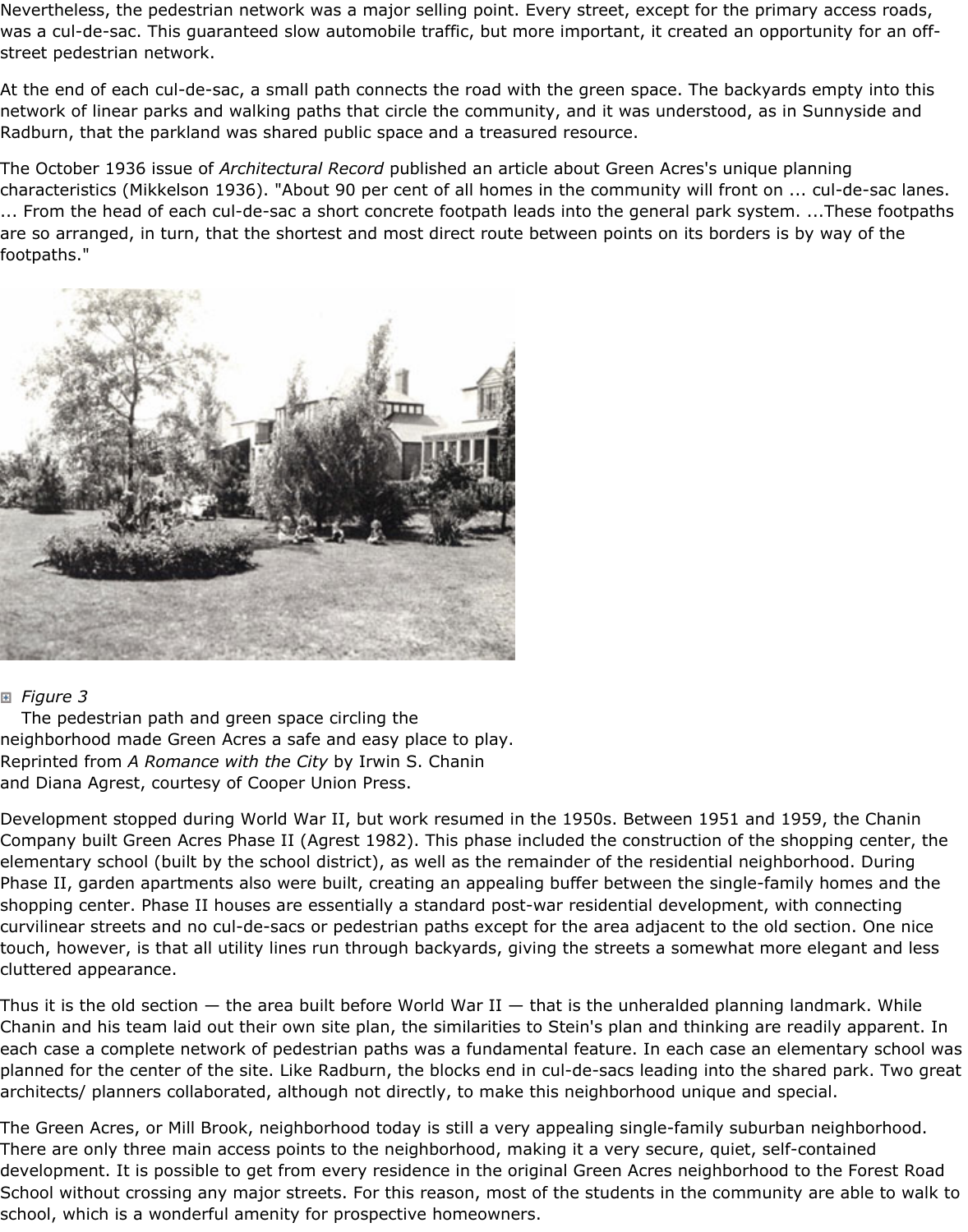

### *Figure 4*

The street plan for the old section of Green Acres, showing the large use of cul-de-sacs and the network of pedestrian paths. The elementary school is denoted by a flag. Credit: Sean Di Luccio.

## **THREATS FROM STORMS AND NEGLECT**

A new concern for the neighborhood is tidal flooding. The area is quite low in elevation, no more than 10 feet above sea level, and the waterways all serve as tidal inlets. Consequently, many houses in the neighborhood are prone to flooding from both rainstorms and tides. The community suffered significant damage during Hurricane Sandy in 2012. The tidal inlets that border the community overflowed their banks in the storm surge and flooded hundreds of residences, turning streets into rivers.

The neighborhood recovered quite well, and in spring 2014 a storm resilience plan proposed by the Mill Brook Civic Association was awarded a \$3 million grant through the New York Rising Community Reconstruction Program for the "Best Use of Green Infrastructure." The plan calls for the use of green resiliency strategies to improve coastal protection, including a terraced pathway, erosion and sediment control elements, permeable pavements, living shoreline, bioswales, and educational signage. The plan also includes several sustainable and cost-effective strategies such as storm water retention and tidal flow management, as well as improving open space, natural habitat, power grid reinforcement, and the strengthening of communication networks and crisis coordination (*Newsday,* April 30, 2014).

Marc Tenzer, the longtime president of the Mill Brook Civic Association, who worked very hard on the grant application, said in a July 2014 interview: "The neighborhood will be completely revitalized by the improvements made possible by the state grant."

Unfortunately, flooding is not the only challenge the community faces today. With an increase in crime in the surrounding area and the mall's bad reputation, many of the older residents have left Green Acres, often for places further east on Long Island. Only a handful of residents living in the old section are aware their neighborhood is a groundbreaking planned development.

Today, the pedestrian paths and shared green space are neglected and underused. Some parts of the paths are in fair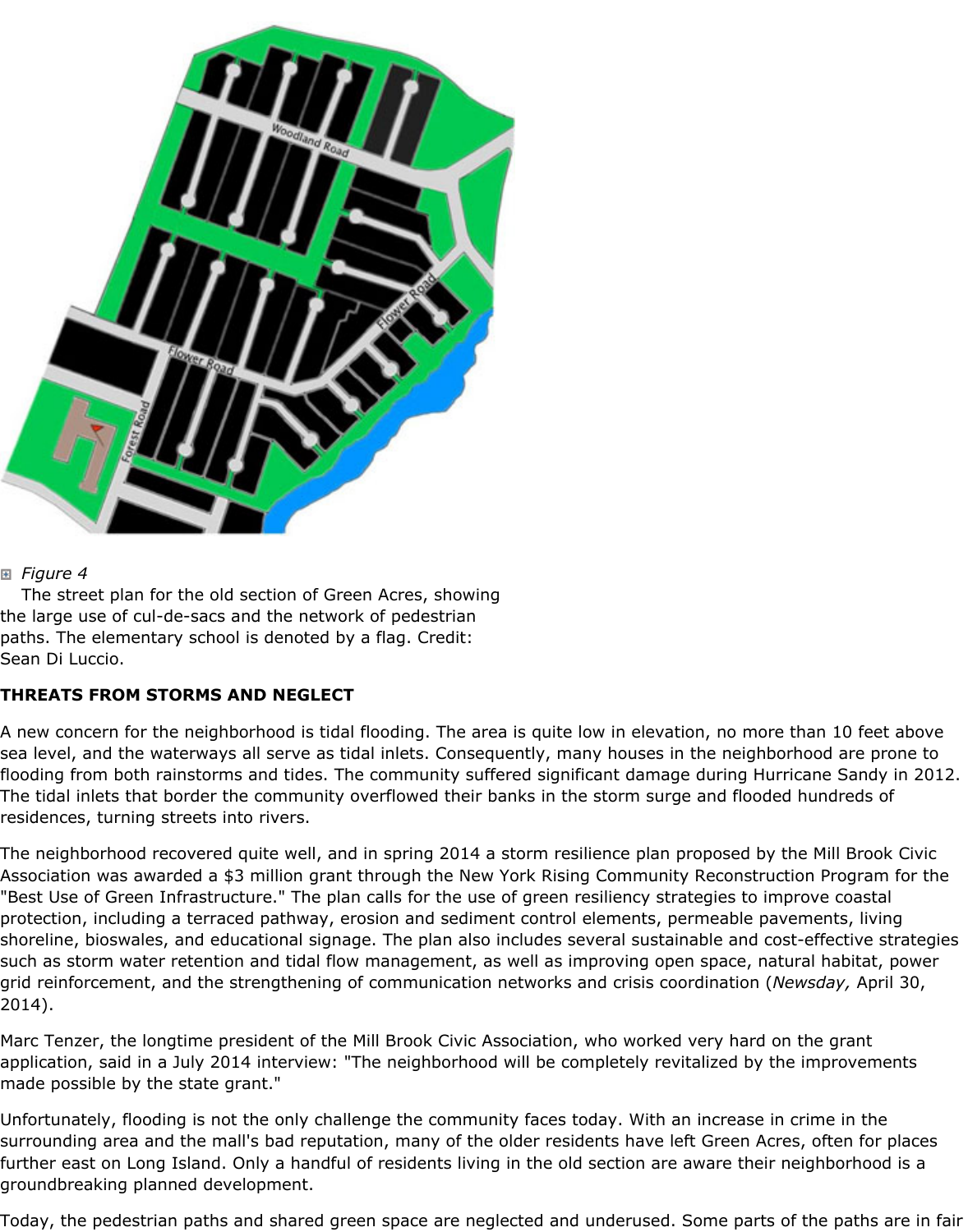condition but some are in abysmal shape, effectively ignored by the Town of Hempstead. Many of the sidewalks are overgrown with weeds, and are filled with cracks. The grass in many areas also has been neglected. About a third of the trees in the shared pedestrian path have fallen during the past decade due to age and the storms that have affected the area, and none has been replanted.





#### *Figure 5*

Green Acres slightly after opening (top) and Green Acres as of March 2014 (bottom). Credit: Sean Di Luccio.

Note in Figure 5 the bare ground and addition of fences, which were relatively rare until the early 2000s. A pedestrian bridge that connected the Green Acres neighborhood to Valley Stream South High School across the stream has been demolished by the Town of Hempstead, despite outcry from the community, because it was deemed structurally unsound and an unsavory hangout for high school students (*LI Herald,* September 18, 2008).

Many new homeowners have fenced their backyards, making the open green space much less inviting and much less accessible. There has been some talk about having the old section receive historic designation, but a majority of residents oppose such an action, so it has never been pursued. This historic planned neighborhood has survived the test of time in many ways, but is now hidden in plain sight, nestled in the clutter of suburbia.